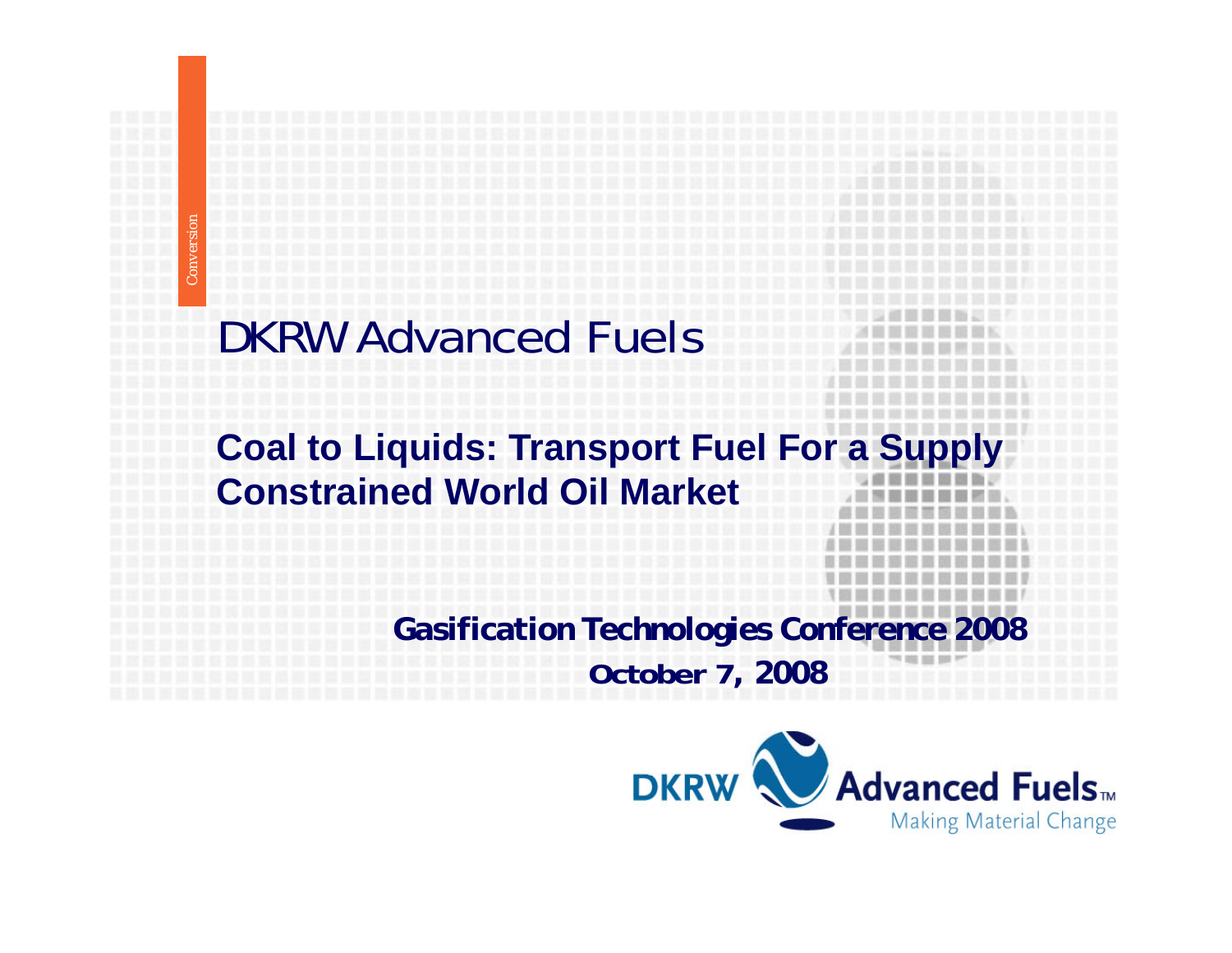

- Company and Project Overview
- CTL Market Drivers
- CTL's Role
- −**Conclusions**

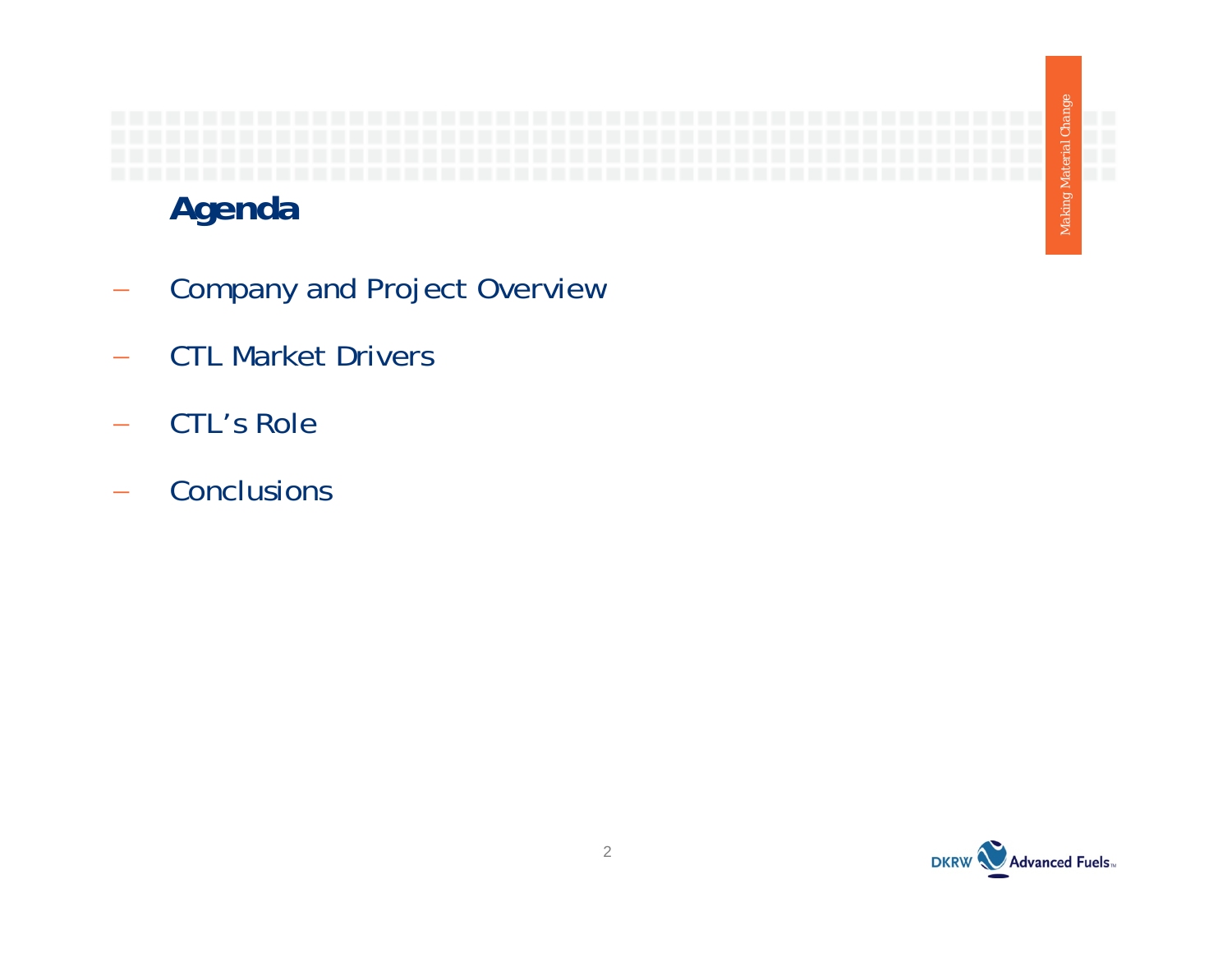

### **Company & Medicine Bow Project Overview**

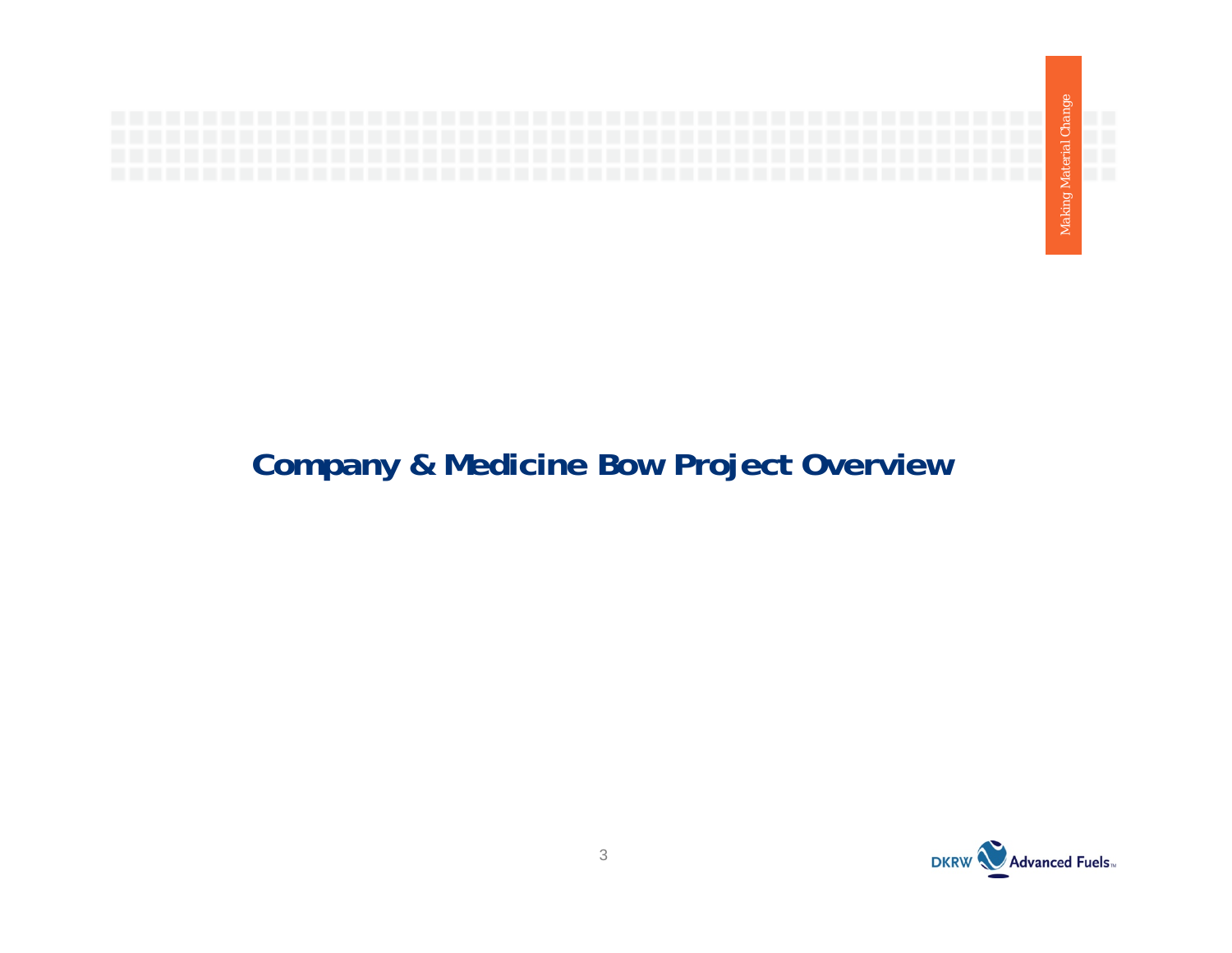# **DKRW Advanced Fuels LLC - Company Overview**

- DKRW Advanced Fuels LLC ("AF") is focused on using clean coal *conversion technology* to produce *synthetic hydrocarbon products*
- Our flagship project at Medicine Bow, WY is currently planned to go into production in 2013 producing 18,000-20,000 bpd of regular gasoline
- In addition to revenues from liquid hydrocarbons significant amounts of purified CO2 will be captured and sold for EOR purposes --- effectively sequestering the CO2 in underground oil reservoirs
- Our long term plan is to both expand Medicine Bow and build additional facilities similar to Medicine Bow in the US and abroad
- We have key relationships with world class companies in coal, technology and finance: Arch Coal, General Electric, UOP, Davy and Exxon Mobil



*aterial Change*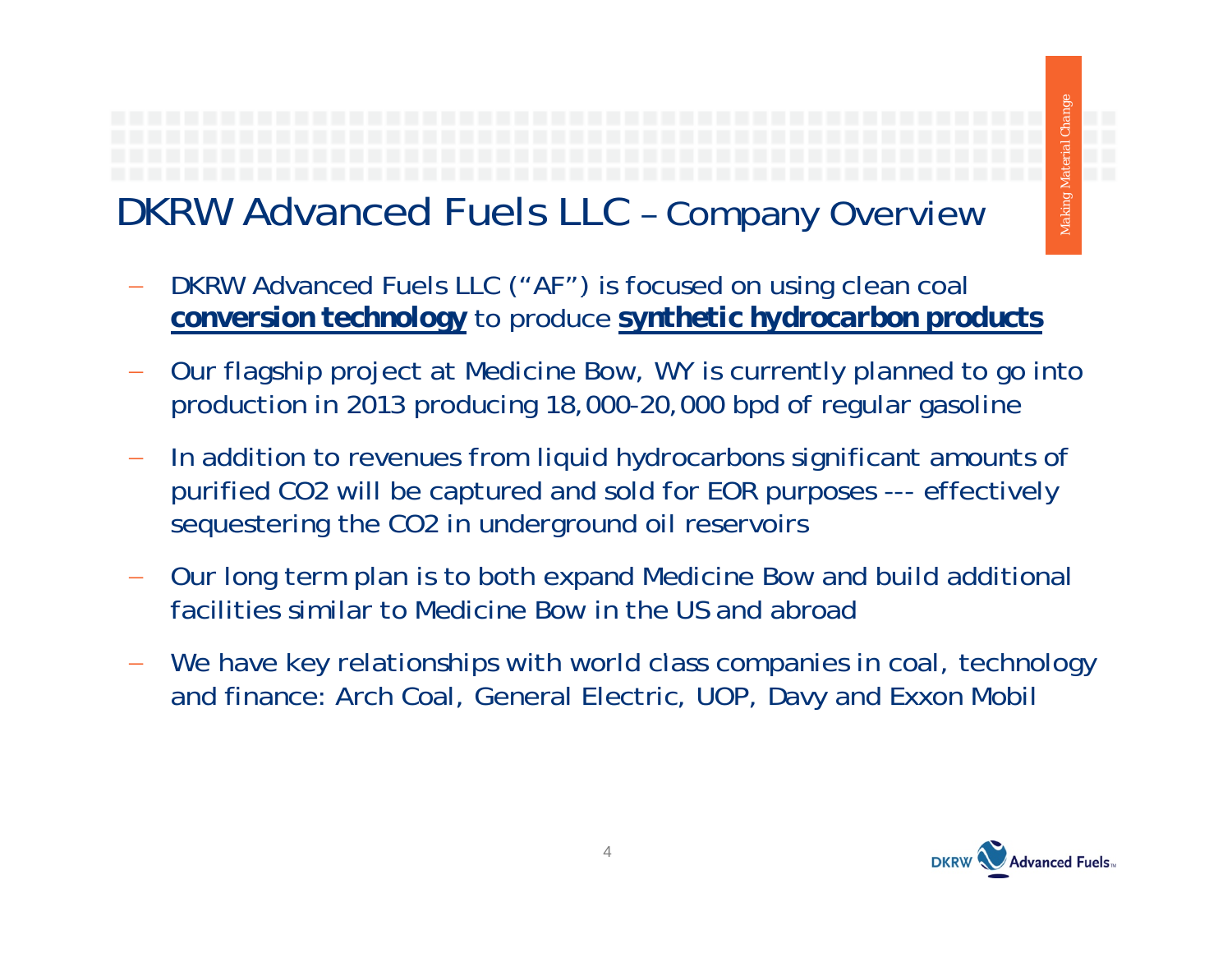*aterial Change Making M* **FOR** 

## Medicine Bow – Conversion Process



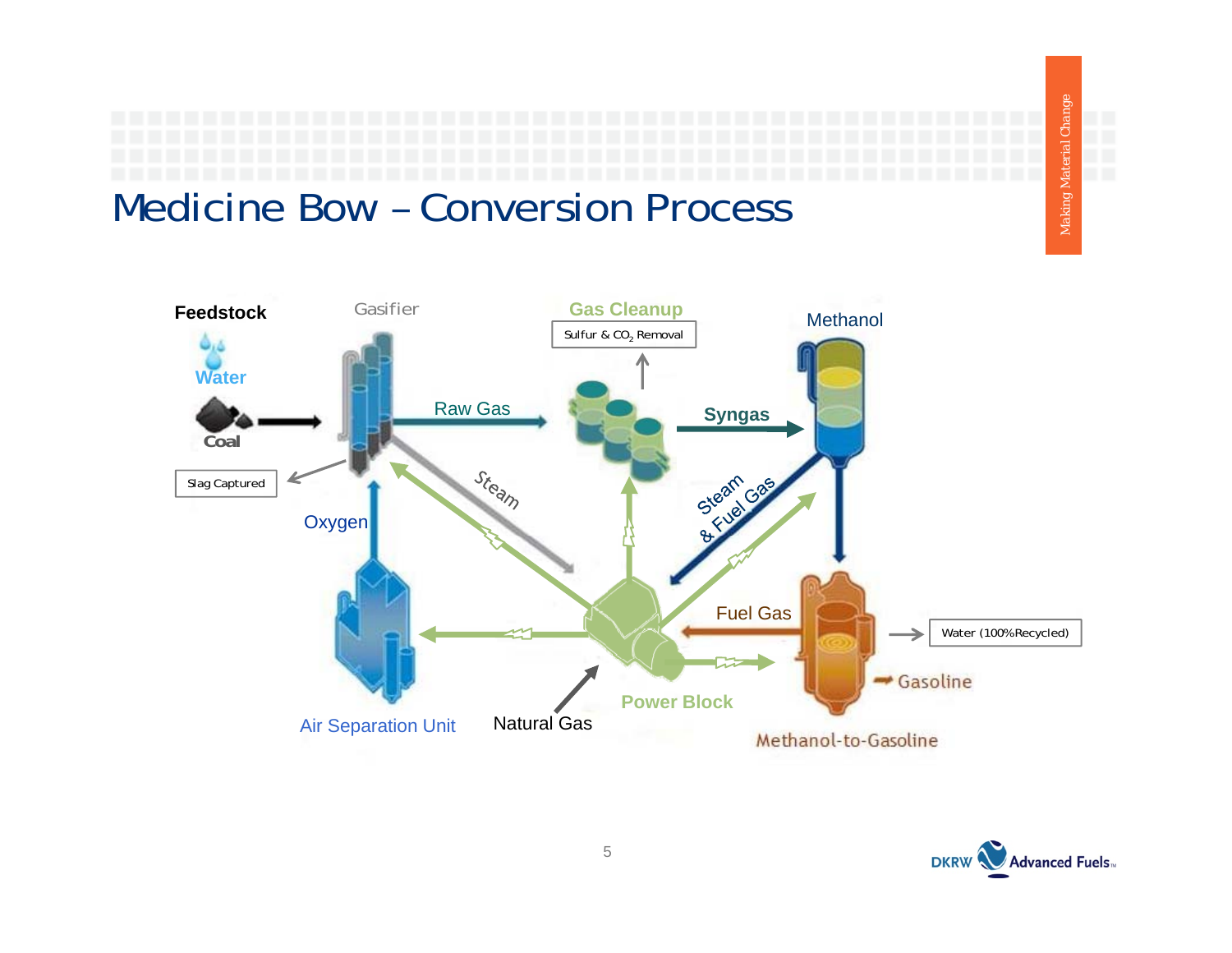



Gasoline sold into the Denver market under long term contract

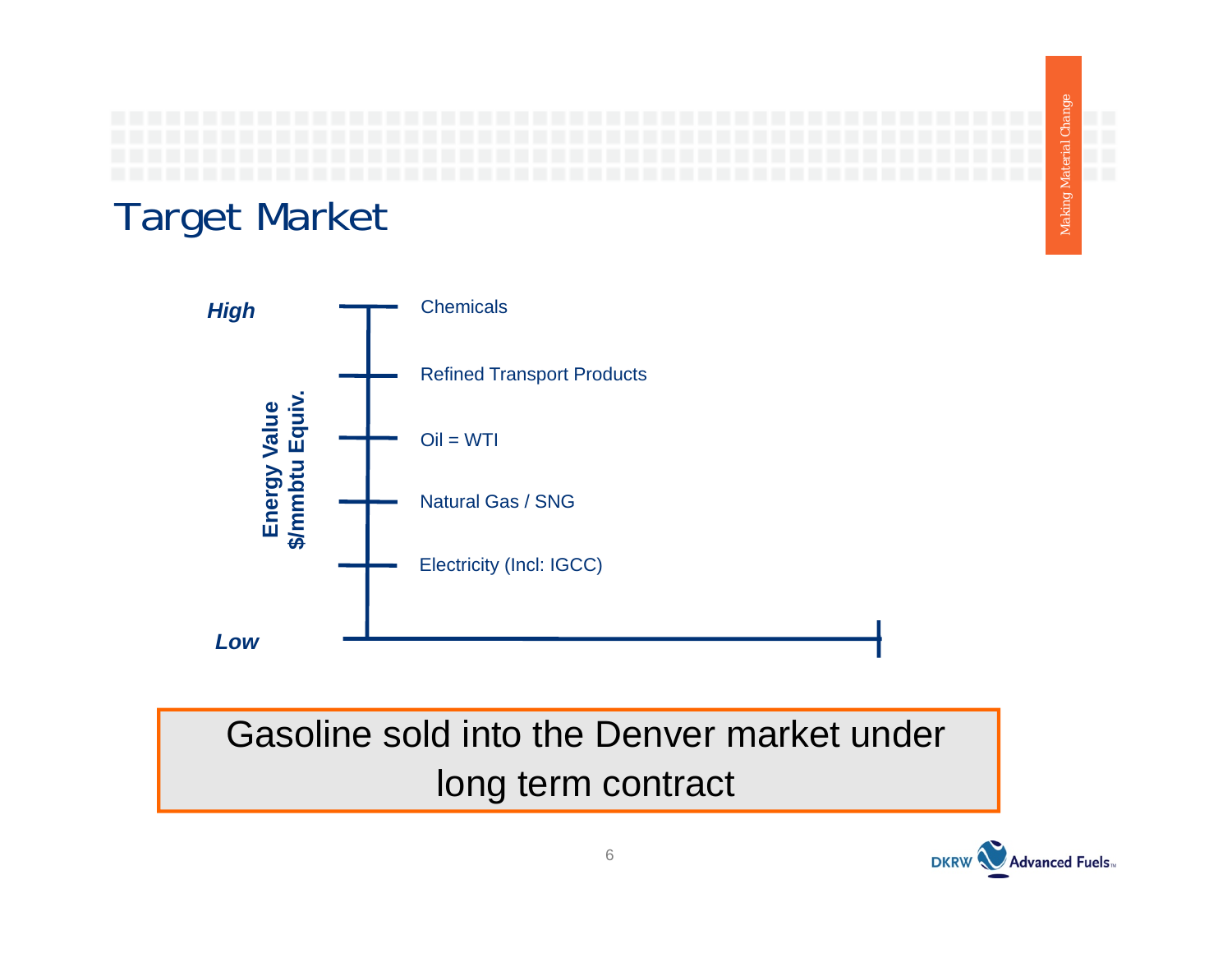# Medicine Bow - CO2 EOR Opportunity

- Significant reserves in Wyoming amenable to EOR
- Contract Structure: Base price with oil bonus
- Sale of 100% of CO2 to EOR counter-parties
- EOR endorsed as excellent method of CO2 sequestration
	- •"Hydrocarbon reservoirs, which generally have been well researched, are considered to be safe sinks for CO2 sequestration, since these media have held oil/gas for millions of years without large spontaneous releases." IPCC Working Paper (Damen et. al. 2003)
	- • "Recently, soil gas measurements … have been taken at the Rangely Webber oil field, where CO2 is injected to enhance oil recovery. These measurements indicate annual fluxes of circa 3800 tons of CO2 originating from deep sources over 78 km2 … corresponding to approximately 0.01% of the annual injection CO2 rate." IPCC Working Paper (Damen et. al. 2003)



*aterial Change*

*Making M*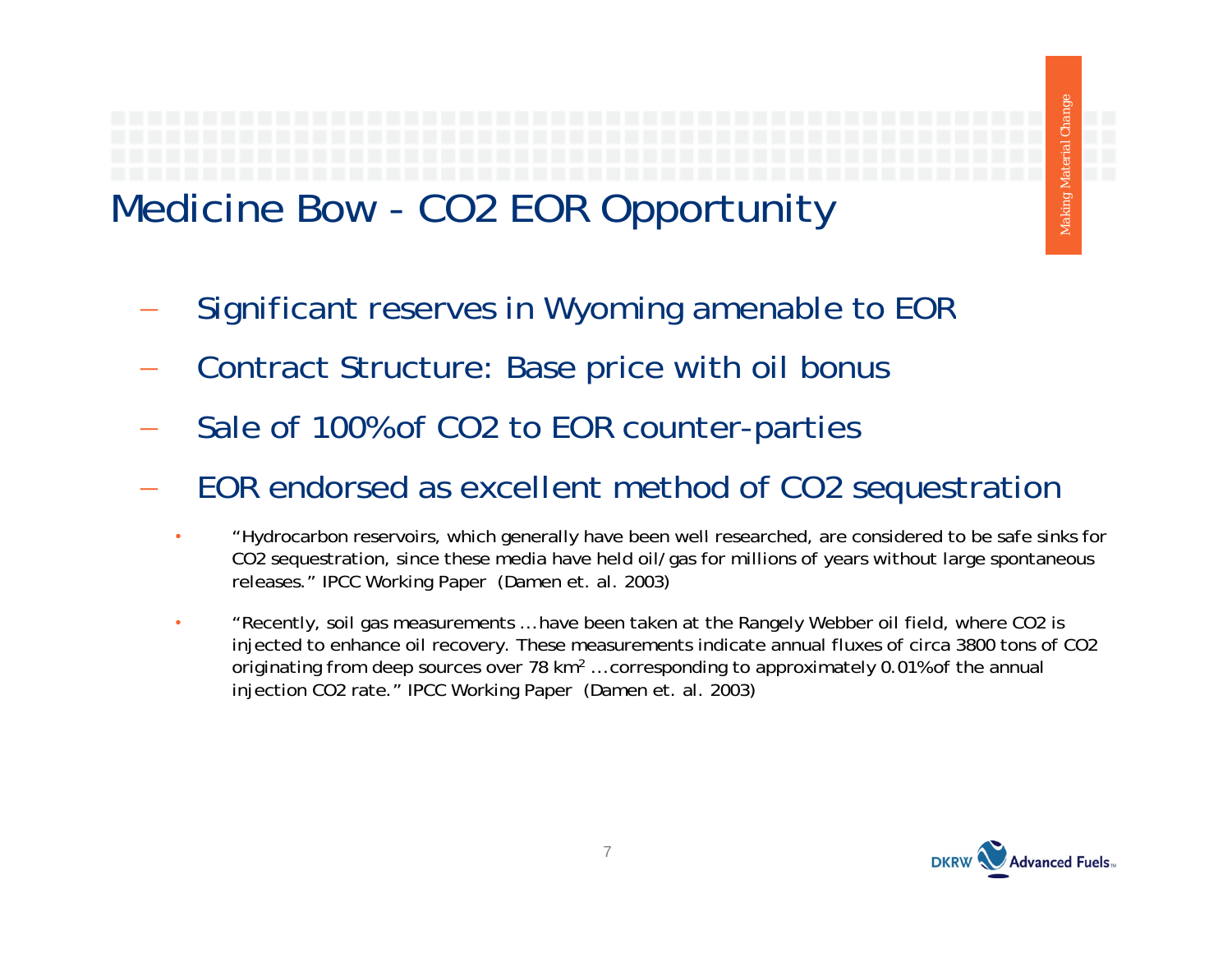# Medicine Bow - EOR Opportunities in Wyoming



\* RAND 2007

|          | <b>CO2-EOR</b>         | <b>CO2 Needed</b> |  |
|----------|------------------------|-------------------|--|
|          | <b>Recoverable Oil</b> | to Recover        |  |
|          | <b>Bil BBLs</b>        | <b>TCF</b>        |  |
| Wyoming* | $-8 - 1.2$             | $4.8 - 7.2$       |  |
| USA**    | 88                     | 528               |  |

Making Material Chang

**Sources** 

\*www.eori.uwyo.edu

<sup>12</sup> www.fossil.energy.gov/programs/oilgas/publications/eor



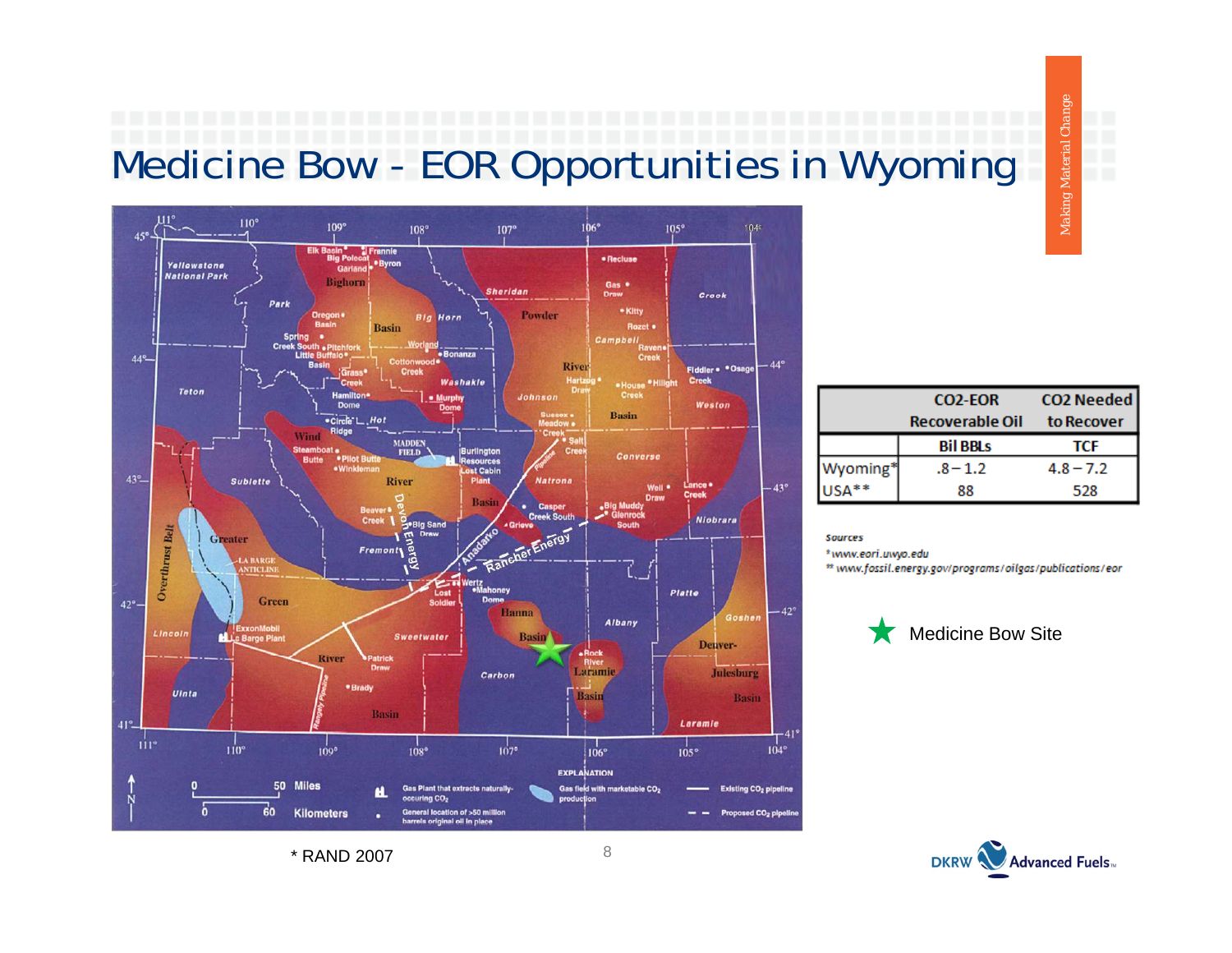

Making Material Change

MBFP's "Well-to-Wheels" CO2 emissions compare favorably to those of traditional refining

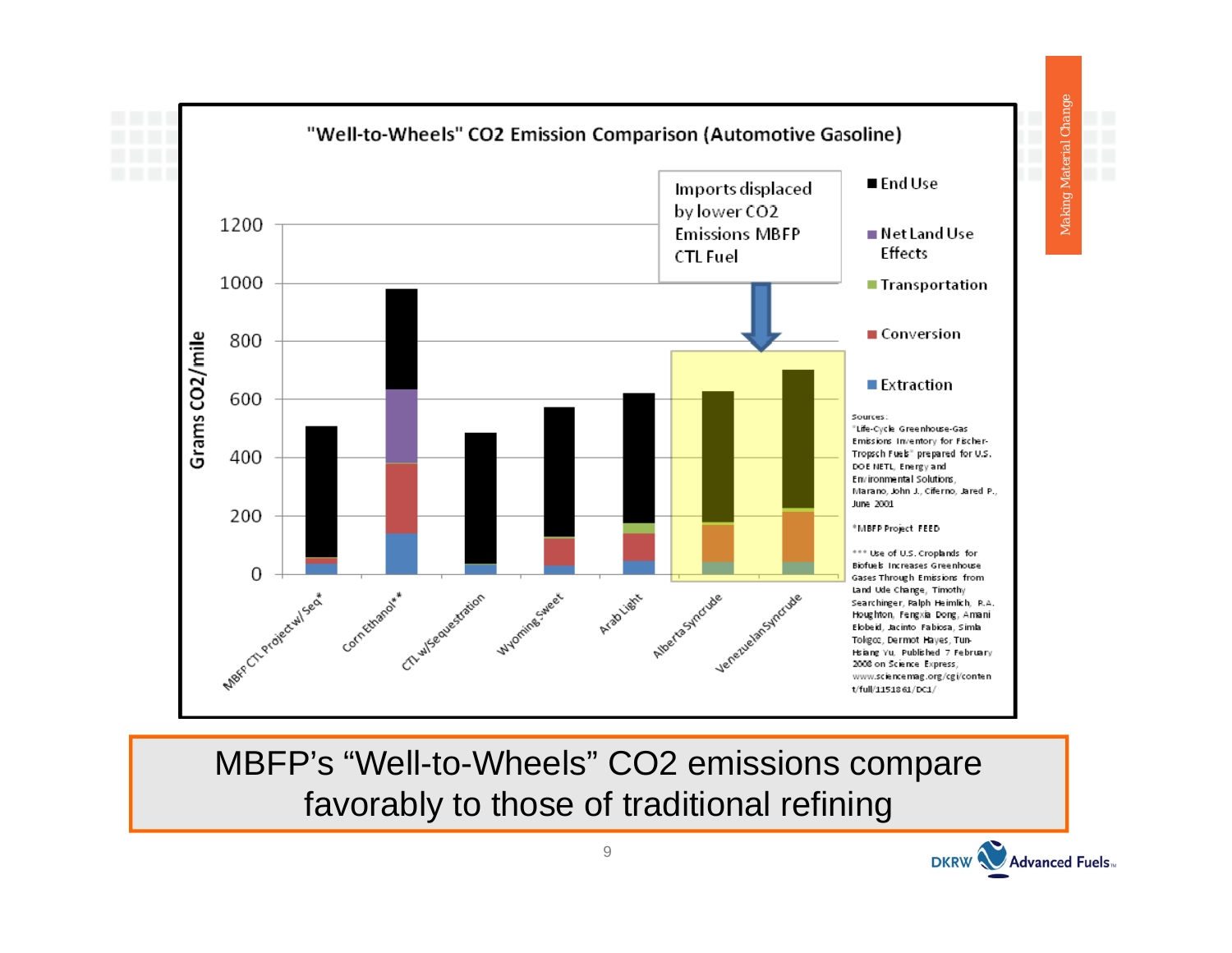## DKRW AF Strategic Plan

#### **DKRW AF St**

- − 160,000 bpd by 2018
- − CTL technology: MTG
- −MB cost reductions

#### **Coal/Liquid Reserves**

|                         | <b>Actual/Target</b><br><b>Coal Reserves</b> | <b>Convert</b><br>Ratio | Liquid<br><b>Reserves</b> |
|-------------------------|----------------------------------------------|-------------------------|---------------------------|
|                         | (mm ST)                                      | (bbls/ton)              | (mm bbls)                 |
| Medicine Bow Phase I**  | 90                                           | 2.04                    | 183                       |
| Medicine Bow Phase II** | 90                                           | 2.04                    | 183                       |
| Western US Phase I      | 189                                          | 1.46                    | 275                       |
| Western US Phase II     | 189                                          | 1.46                    | 275                       |
| Eastern US Phase I      | 135                                          | 2.04                    | 275                       |
| Eastern US Phase II     | 135                                          | 2.04                    | 275                       |
| Australia Phase I       | 158                                          | 1.74                    | 275                       |
| Australia Phase II      | 158                                          | 1.74                    | <u> 275</u>               |
| <b>Total Reserves</b>   | 1145                                         |                         | 2019                      |

#### **rategy DKRW AF Projects ategyj**

- −Medicine Bow
- − US West
- − US East
- − Australia

#### **MTG Capacity Plan (bpd)**



 **\*Future projects based on a 40 yr project life and Medicine Bow assumptions**

**\*\*Actual Coal Reserves**

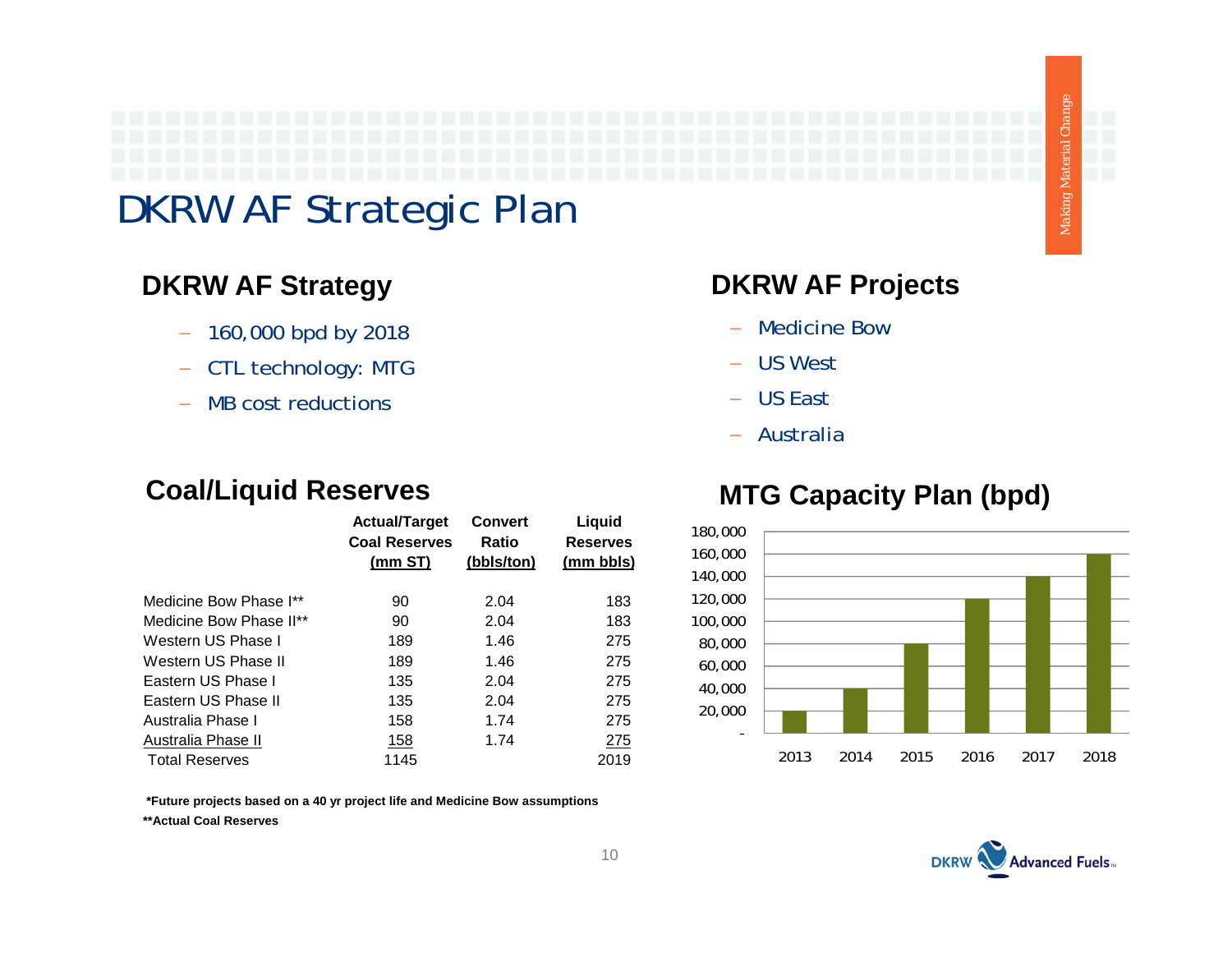

### **CTL Market Drivers**

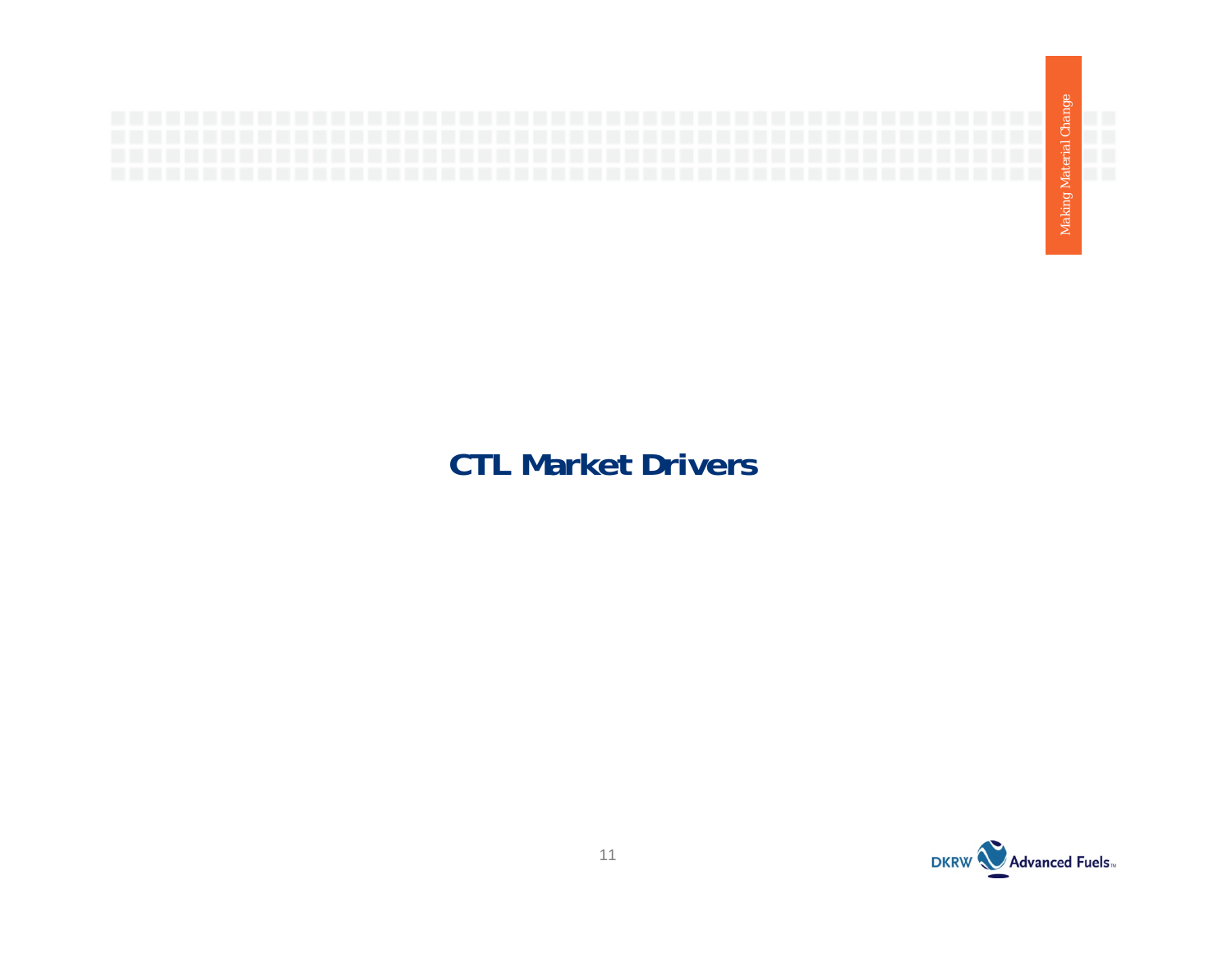## Market Drivers for CTL Technology

- − Competitively Priced Gasoline
	- Meeting the demand for energy in America
	- Low cost producer of US gasoline
- − Environmental Advantages
	- Captures sulfur, mercury, and CO2
	- Meets/exceeds new regulations for sulfur and benzene
- − Reducing America's Oil Import Problem
	- 13.4mm barrels/day of imports in 2007(~ 65% \* of daily U.S. use)
	- \$490 billion per year @ \$100/BBL --sent overseas
- − Enhancing National security
	- Domestic production of transport fuels
	- Reducing dependence on unstable suppliers
- − Security of Energy Supply
	- •High value product (gasoline) from US coal supplies
	- Relatively stable coal pricing compared to oil

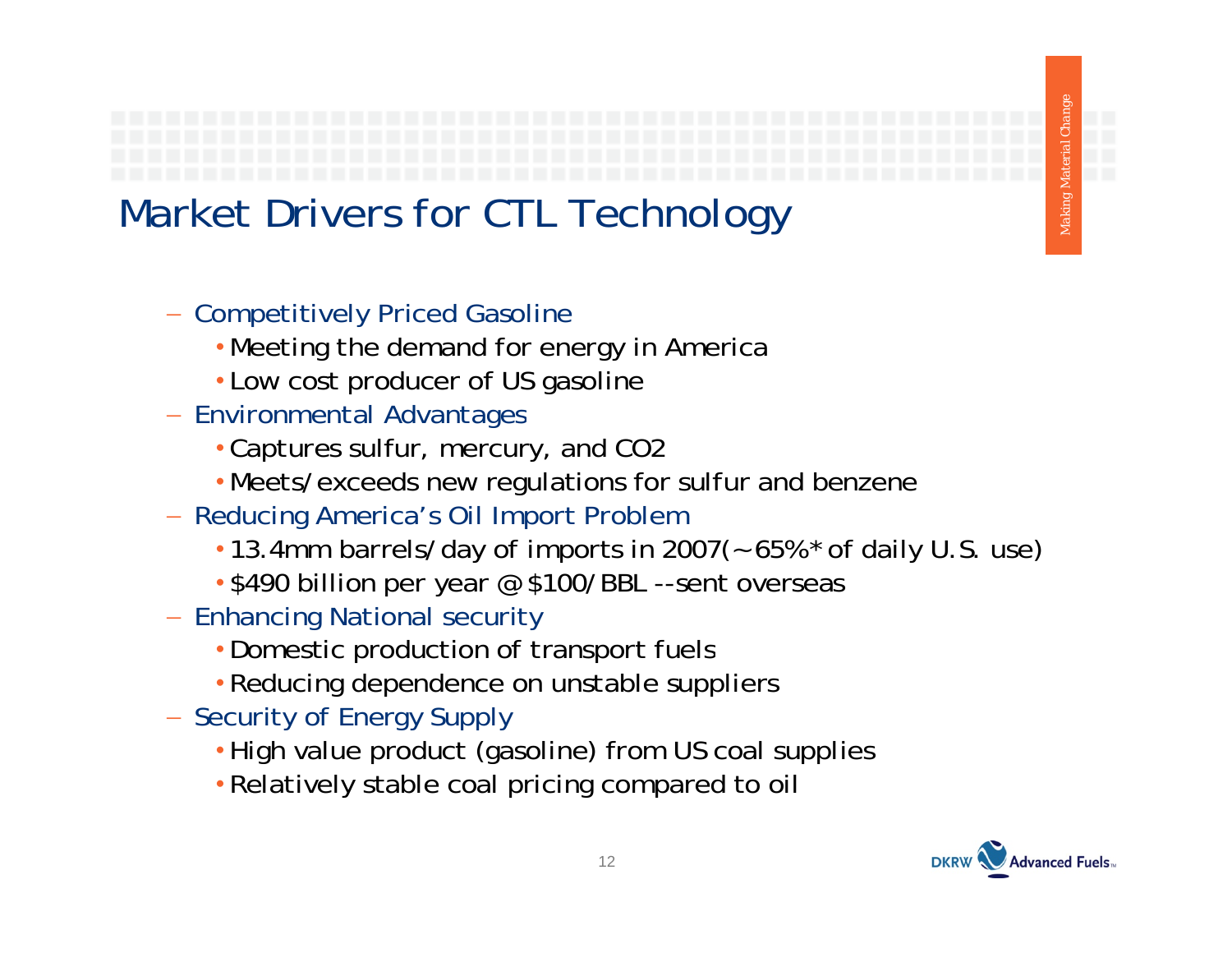

#### **CTL's Role**

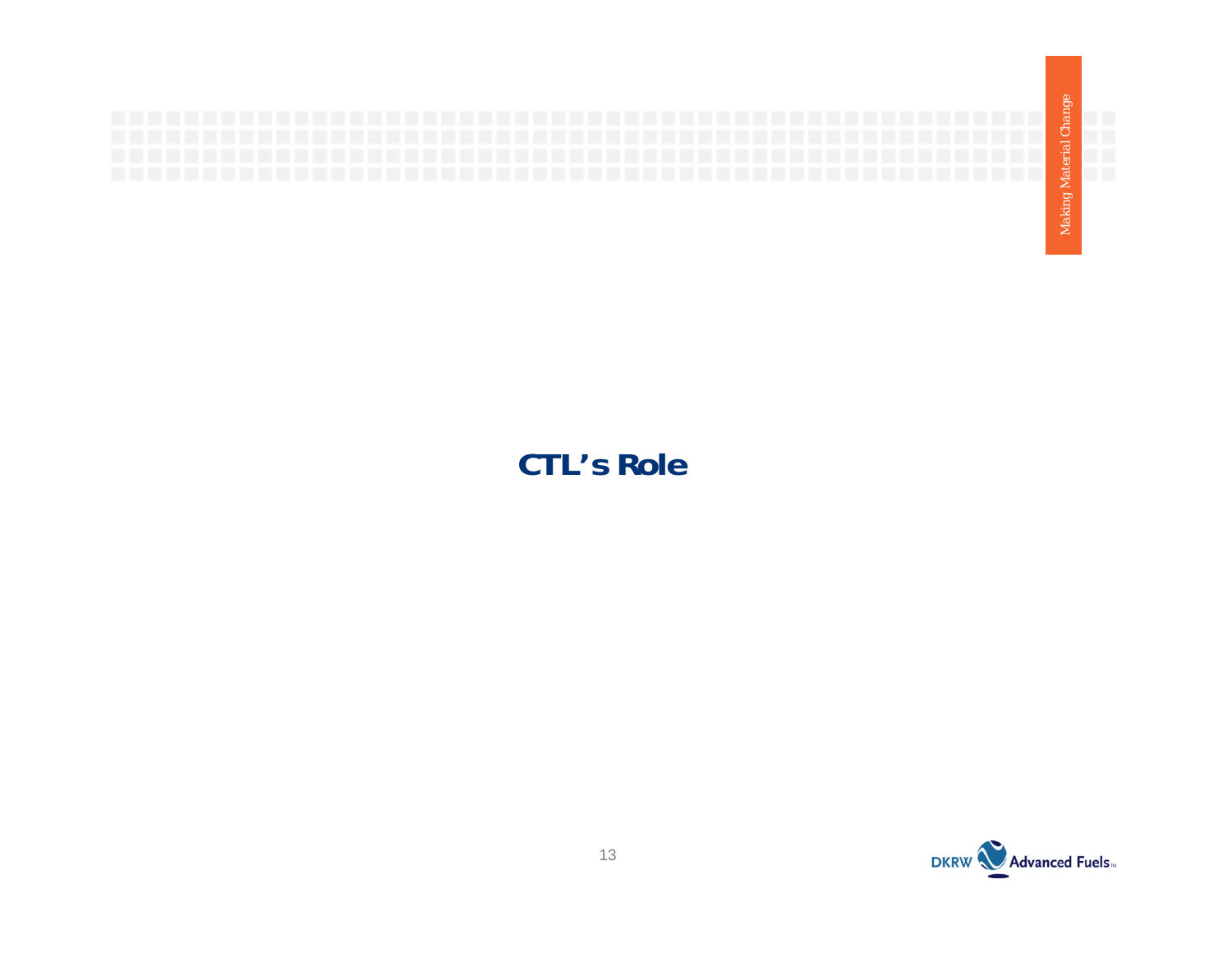# *aterial Change Making M*

# US Oil Import Example

- and the contract of the contract of the US imports 2/3 of its current oil
- the contract of the contract of the contract of 2/3rds of US demand
- the contract of the contract of the contract of 50% of US imports are
- the contract of the contract of the contract of 10% of US imports are Venezuelan Syncrude

|                                    | <b>US Oil Market Fundamentals</b> | ('000 of BPD)  |                           |
|------------------------------------|-----------------------------------|----------------|---------------------------|
|                                    |                                   | 2007           | <b>Cummulative</b>        |
|                                    | <b>US Oil Demand</b>              | 20,698         | 100%                      |
| US imports 2/3 of its              | <b>US Oil Supply</b>              | 6,879          | 33%                       |
|                                    | <b>Net Oil Imports</b>            | 13,819         | 67%                       |
| current oil                        |                                   |                |                           |
|                                    | <b>US Oil Demand by Sector</b>    | ('000 of BPD)  |                           |
| <b>Transportation sector is</b>    | <b>Transpotation</b>              | 2007<br>13,868 | <b>Cummulative</b><br>67% |
|                                    | <b>Stationary Uses</b>            | 6,830          | 33%                       |
| 2/3rds of US demand                |                                   | 20,698         | 100%                      |
|                                    |                                   |                |                           |
| 50% of US imports are              | <b>US Oil Imports by Country</b>  | ('000 of BPD)  |                           |
|                                    |                                   | 2007           | % of Total Imports        |
| from volatile sources              | Saudi Arabia                      | 1,485          | 11%                       |
|                                    | <b>Mexico</b>                     | 1,532          | 11%                       |
| 10% of US imports are              | Venezuela<br>Nigeria              | 1,361<br>1,134 | 10%<br>8%                 |
|                                    | Iraq                              | 484            | 4%                        |
| <b>Venezuelan Syncrude</b>         | Algeria                           | 670            | 5%                        |
|                                    | Angola                            | 508            | 4%                        |
|                                    | <b>Russia</b>                     | 414            | 3%                        |
|                                    | <b>ROW</b>                        | 6,231          | 45%                       |
| All data sourced from DOE EIA 2007 | <b>Total</b>                      | 13,819         | 100%                      |

## A US CTL program of 1 mm bpd by 2030 is achievable

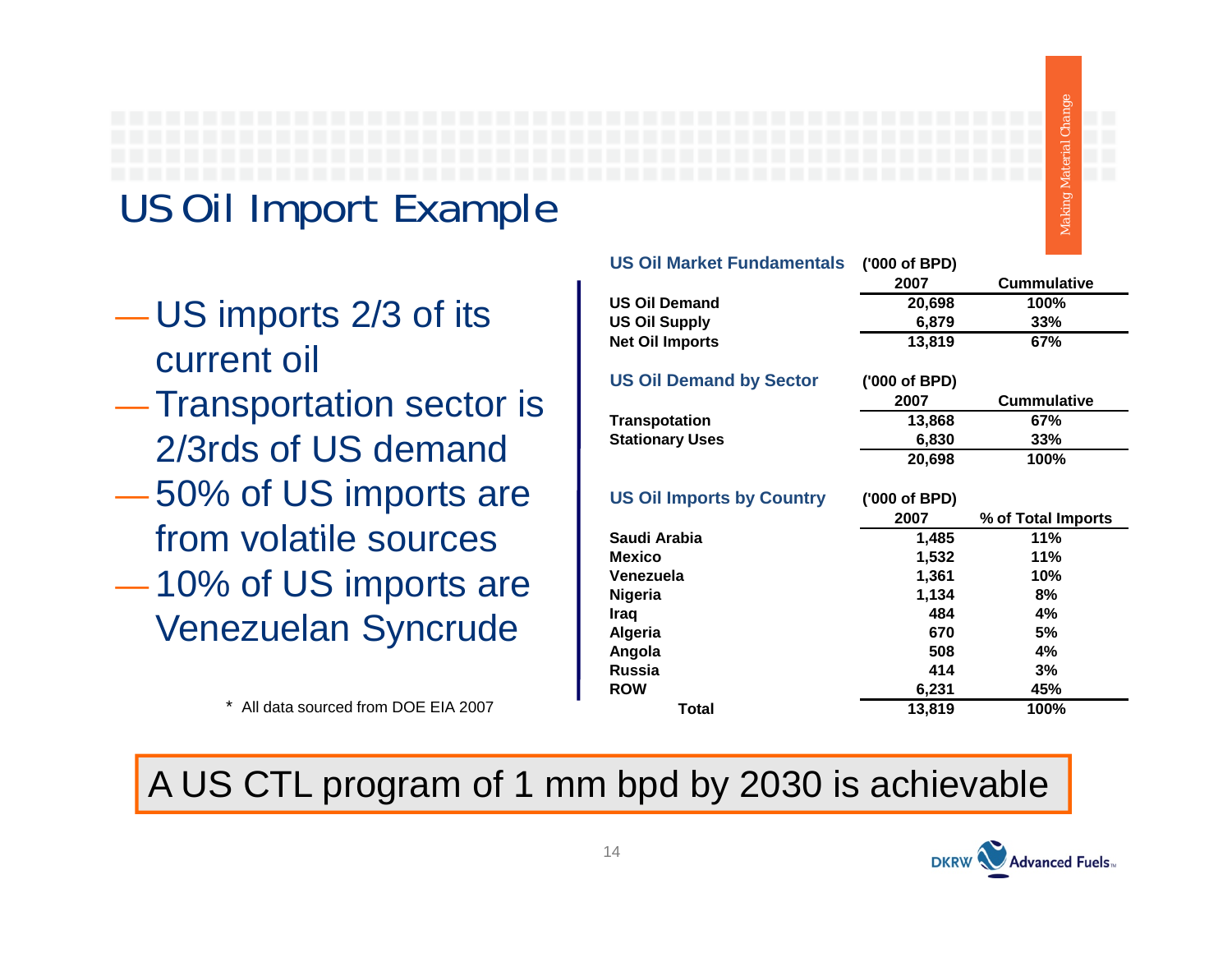## Global Price Benefits of a CTL Supply Scenario

| <b>Increased</b>  | <b>Production</b> | <b>Price</b>     | <b>Global Oil</b>      | <b>Global Benefit</b> | <b>US Benefit**</b> |
|-------------------|-------------------|------------------|------------------------|-----------------------|---------------------|
| <b>Production</b> | <b>Increase</b>   | <b>Reduction</b> | <b>Production 2007</b> | Oil at \$100/bbl      | Oil at \$100/bbl    |
| (mm bpd)          | $\frac{10}{6}$    | $(\%)$           | (mm bpd)               | (\$billions)          | (\$/billions)       |
|                   | 1.2%              | 1.2%             | 81.5                   | \$36.5                | \$8.9               |
| $\mathbf 2$       | 2.5%              | 2.5%             | 81.5                   | \$73.0                | \$17.7              |
| $\boldsymbol{3}$  | 3.7%              | 3.7%             | 81.5                   | \$109.5               | \$26.6              |
| 6                 | 7.4%              | 7.4%             | 81.5                   | \$219.0               | \$53.2              |

 **\* Based on: James T. Bartis, The RAND Corporation, "Policy Issues for Coal-to-Liquids Development", May 24, 2007 Senate Testimony**

**\*\* US at 24% of World Consumption**

The CTL industry can put downward pressure on oil prices and provide significant benefits to the World/US Economy



*aterial Change*

*Making M*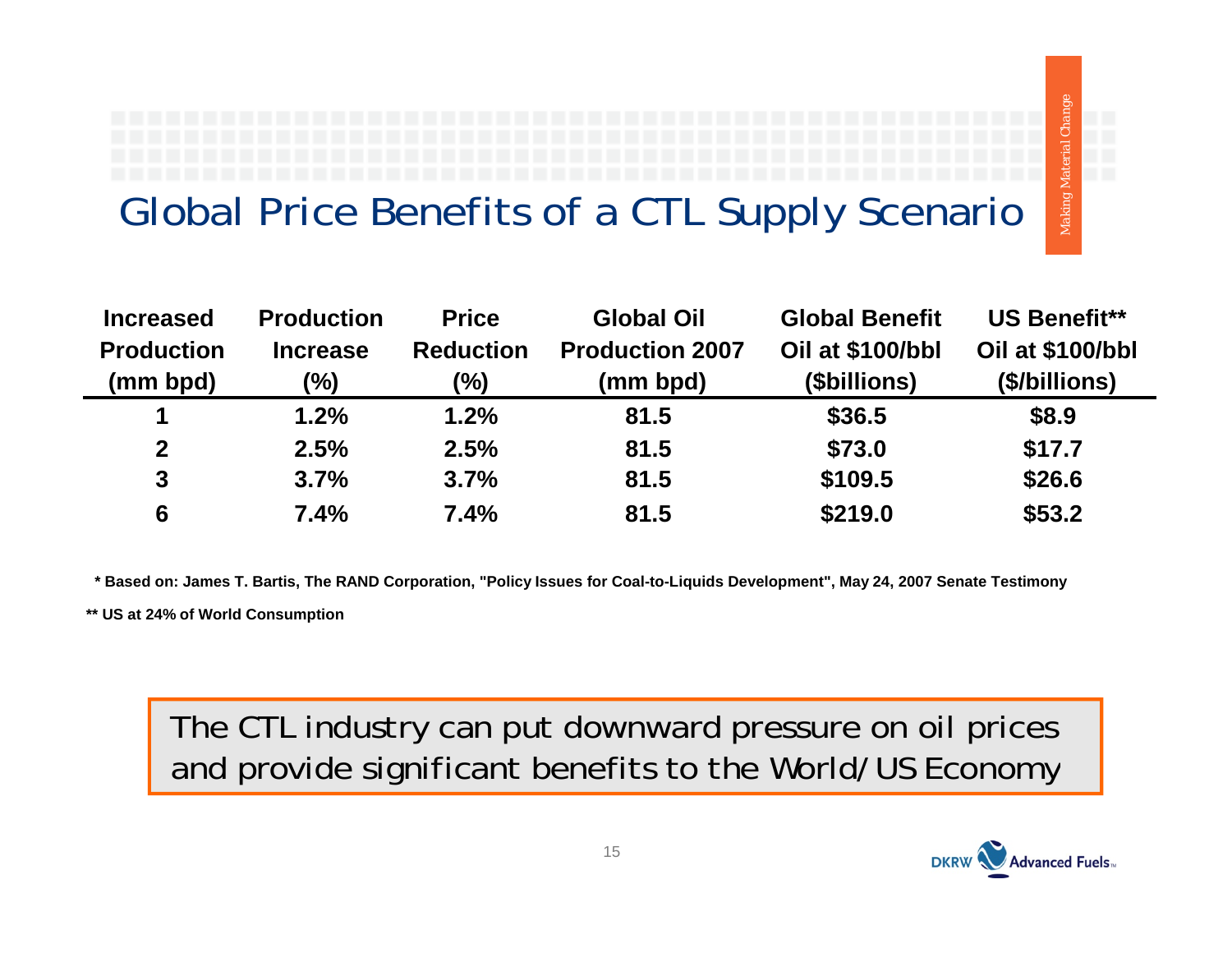

## Carbon Capture and EOR Benefit

- Gasification and clean up methods used enable cost competitive CO2 Capture
- − Rand estimates 2-3 barrels of oil production from existing oil fields per ton of captured CO2, depends on given field
- − Rand's estimates indicate the favorable collateral consequence of producing 1 mm bpd of CTL fuels is to promote 2 mm bpd of domestic oil production
- − Some sources indicate the US has over 88 bn bbls of CO2-EOR recoverable oil that will require 528 TCF of CO2
- − This additional production does not require new drilling in environmentally sensitive areas

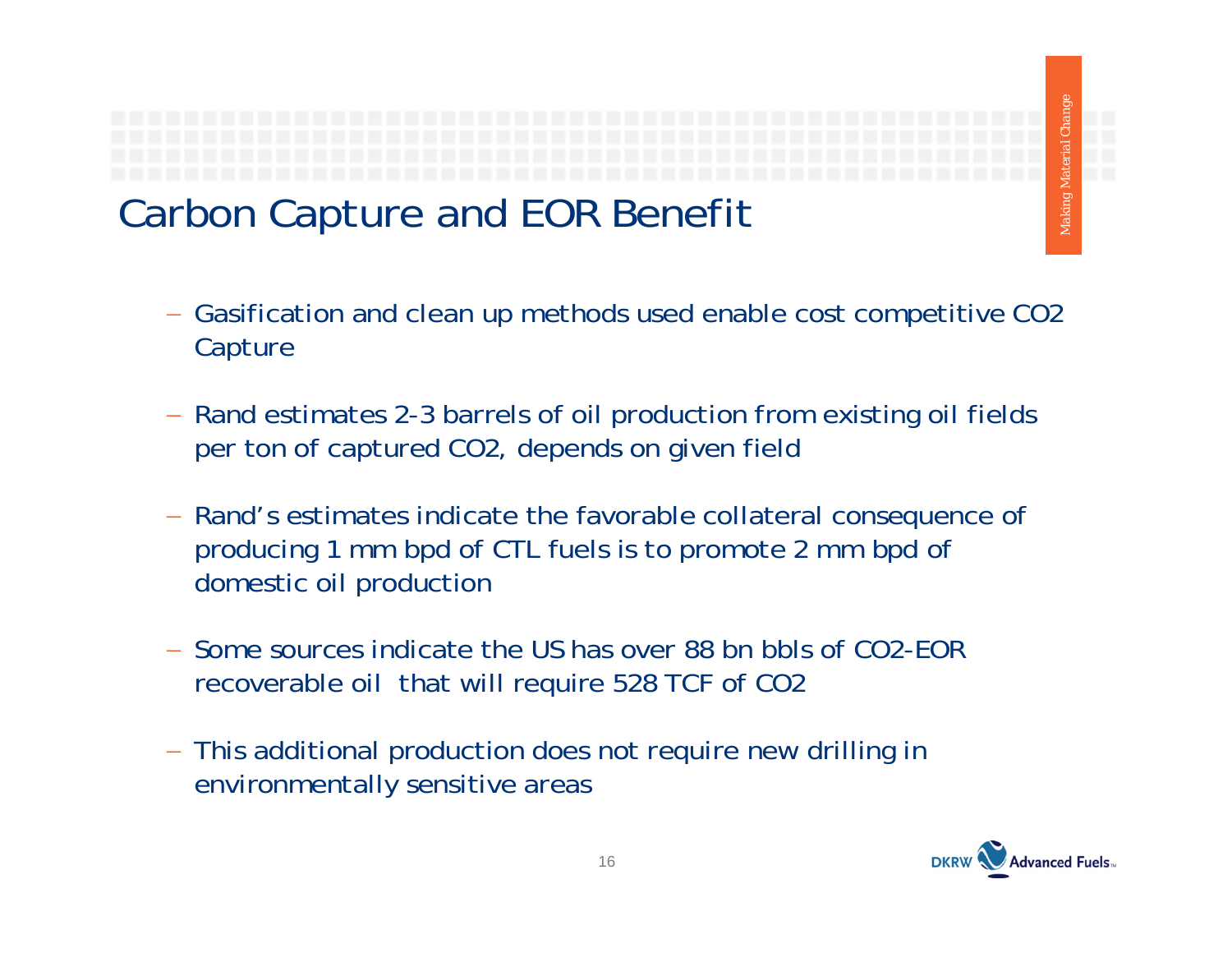

#### **Conclusions**

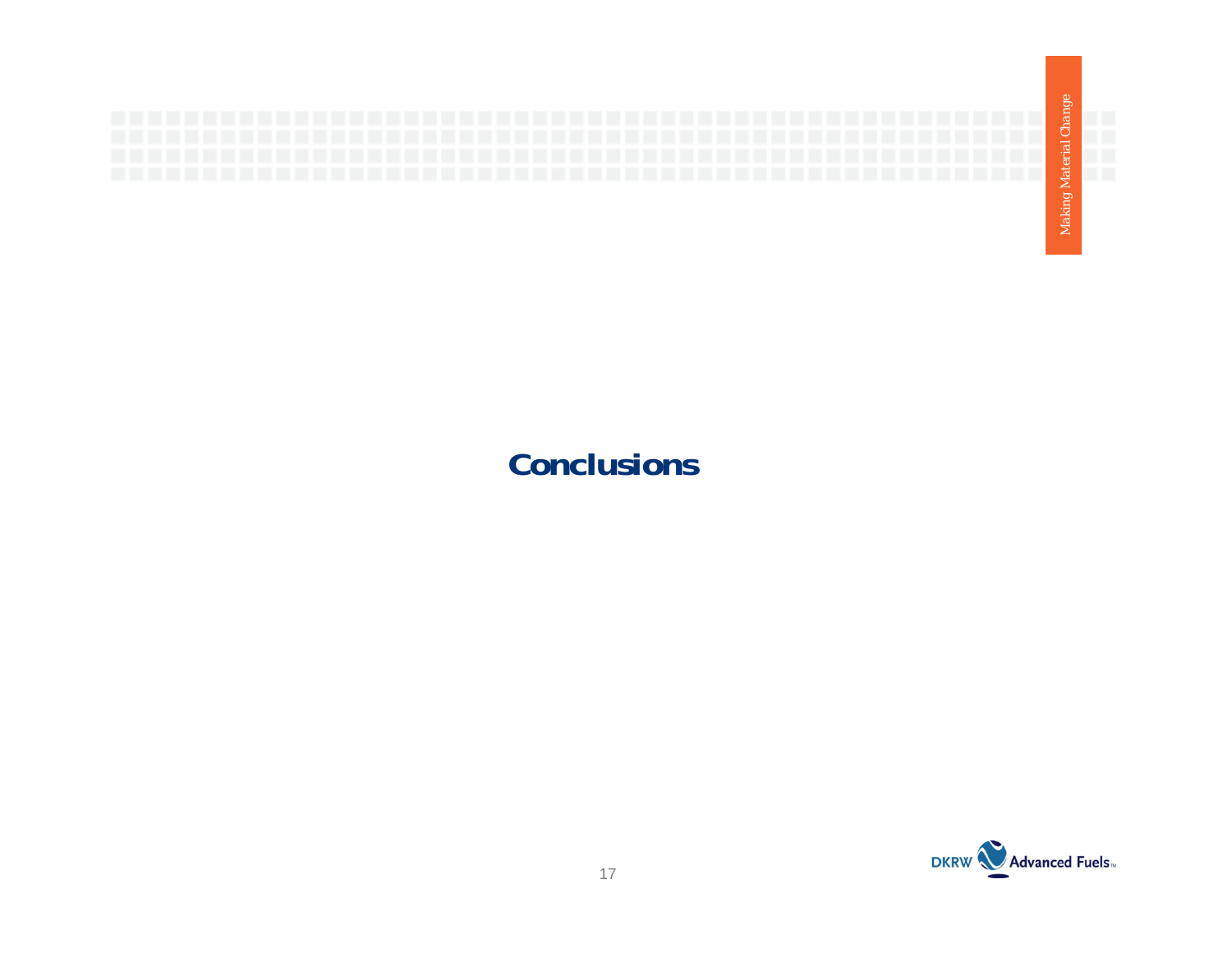

## Conclusion

- Gasification technology has a central role to play in supporting a stable energy market
	- •Key to near term electricity and transport fuels market solutions
- Benign environmental footprint
	- $\bullet$ CTL CO2 footprint competitive with traditional refineries
	- •Superior local pollutant solution
	- Gasification technology directly addresses important national security, economic security, and environmental concerns that are at the center of the current global energy debate



*aterial Change*

*Making M*